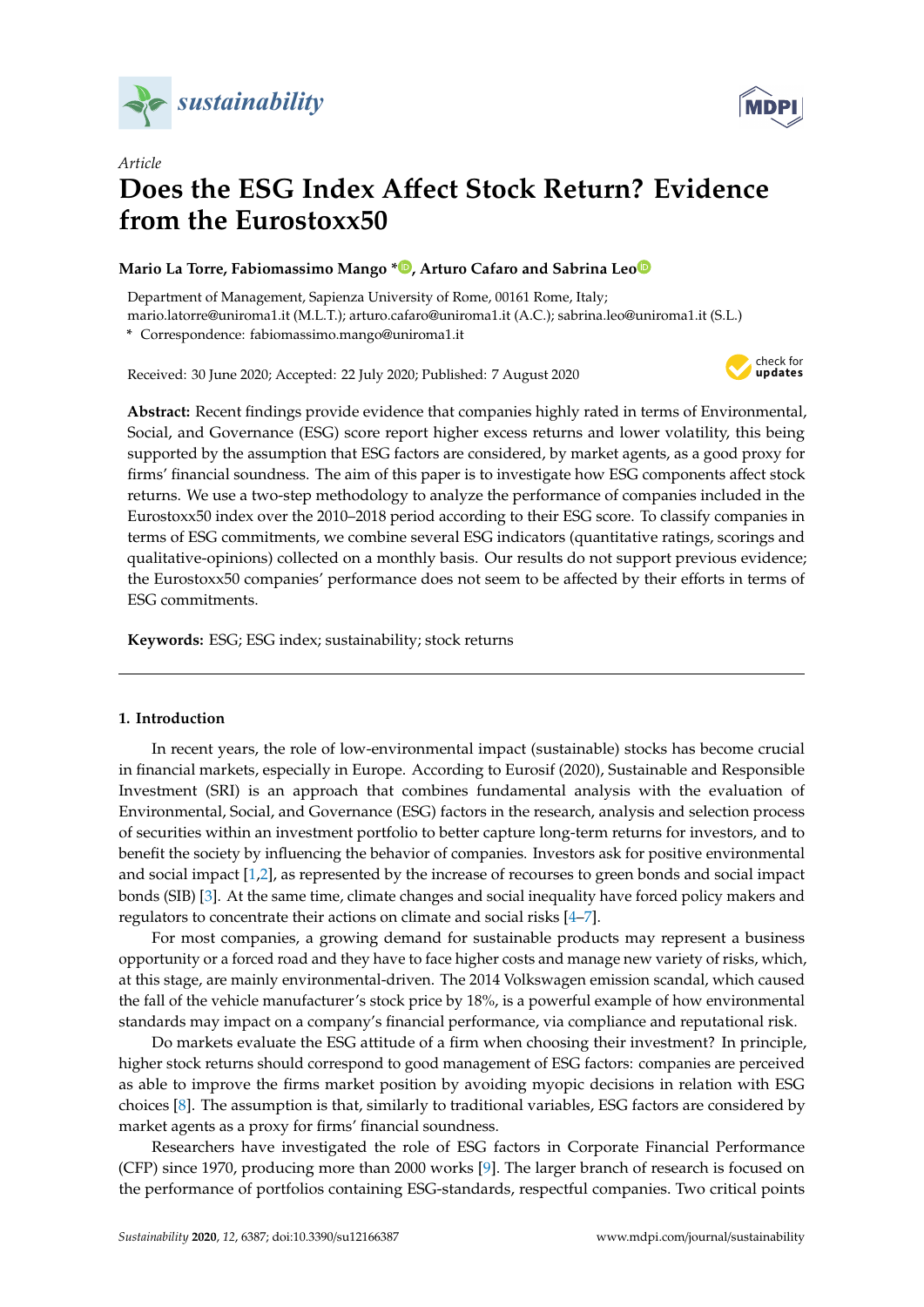concerning ESG assessment are inferred from literature: the lack of granular data on ESG firm's attitude and risk exposure, on the one side and the lack of a reliable ESG rating system, on the other side.

Recently well-known data providers, such as Bloomberg, Thomson Reuters and Investments banks (Morgan Stanley Capital International (MSCI)) have built some ESG ratings, also known as ESG score, underlying a substantial divergence of judgments [\[10,](#page-10-3)[11\]](#page-10-4) and great "confusion" on methodology and disclosure [\[12\]](#page-10-5). ESG ratings, scorings and opinions coexist and are often used, communicated and perceived as similar indexes.

A fundamental difference emerges between ESG ratings and ESG scorings and opinions. ESG ratings measure a company's exposure to ESG risks: higher ratings indicate a less relevant exposure to such risks and a better ability to manage them. ESG scores and opinions, instead, do not adopt a forward-looking approach and consequently do not provide a risk assessment; they measure a company's ESG attitude, offering a valuation of how virtuous companies have been and currently are in managing ESG factors.

The aim of this paper is to investigate how ESG drivers affect stock returns. We use a two-step methodology to analyze the performance of companies of the Eurostoxx50 index over the 2010–2018 period according to their ESG score. To classify companies in terms of ESG commitments, we use several ESG indicators (quantitative ratings, scorings and qualitative-opinions) collected on a monthly basis. The panel data technique allows one to test how these variables affect company returns. Our results show that ESG information is not timely received by the market for most of the companies, and that the variability of stock prices is driven by other risk factors.

Most of the previous studies assess the effects of ESG risks on stock performance by using a single ESG index, ratings rather than scorings, on annual basis. Our contribution sits in building an ESG proxy using several ESG measures (i.e., ratings, scorings and opinions) from different providers in order to overcome the lack of a reliable ESG index. Unlike other studies, not only are we able to balance the divergence among the different indexes, but we can also count for more data points, which allow us to measure the impact of ESG factors on stock returns on a monthly basis.

#### **2. Inspiring Literature**

The importance of ESG factors in investment decision has increased in recent years, due to the growing interest of both investors and regulators in socially responsible investments and impact finance. Scholars have investigated the role of sustainable finance under different perspectives. As for our purpose, three main strands of literature gave cause for reflection, covering three different aspects: the impact of ESG factors on portfolio performance; the relation between ESG factors and stock price; and the role of ESG indexes in incorporating firms ESG information.

The literature investigating the effects of sustainable investments on portfolio performance: This strand of literature aims at measuring the impact of sustainable investments on portfolio performance [\[13–](#page-10-6)[16\]](#page-10-7). Indeed, ignoring ESG factors may have negative effects on portfolio performance. Gloßner [\[17\]](#page-10-8) investigates "the price of ignoring ESG risks" on portfolio performance. According to this study, by controlling for other risk factors, a four-factor alpha of 3.5% per year is generated by a portfolio of US companies with a history of ESG incidents. This finding proves that stock prices do not incorporate ESG risks and that poor CR and RSI policies destroy shareholder value. Consequently, creating portfolios with high ESG performance firms might represent a socially responsible investment, as well as a way of improving investment performance. Several different portfolio strategies can be implemented based on ESG measures. According to the 2018 Global Sustainable Investment Alliance (GSIA) Report, these strategies refer to:

 screening and sustainability and impact/community themed investing: portfolios are constructed by including only ESG standards-respectful companies and by eliminating those operating in "non-ethical" sectors, like gambling and weaponry. In this sense, it is possible to find some similarities with the Sharia respectful investments, that characterize the world of Islamic finance. In particular, the Thompson Reuters 2015 Report on Global Islamic Asset Management shows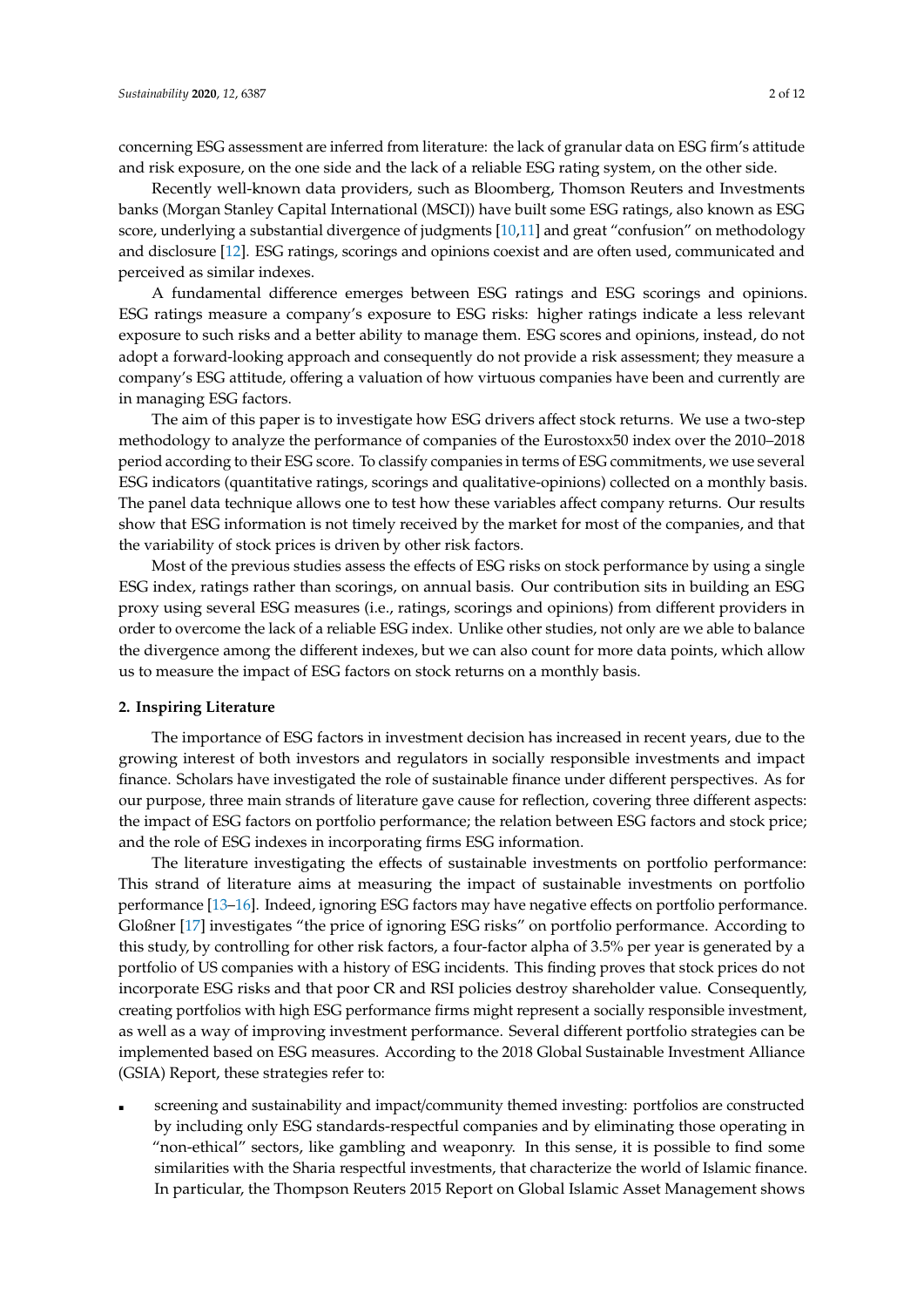the areas in which Sharia-compliant investments overlap with investments considered as ESG respectful standards. As pointed out in the report, "Both ESG and Shariah-compliant investment approaches demand that the businesses chosen for investment are socially useful, non-detrimental to humanity, and comply with humanist ethics. Both practice ethical exclusions as part of their investment rules, and their common list of forbidden sectors include alcohol, gambling, tobacco and weaponry—businesses that are condemned or deemed harmful for man and society";

- ESG integration: based on company-specific measures of ESG performance, the ESG integration strategy is based on selecting only stocks related to companies with high ESG rating/index;
- best-in-class selection: this strategy requires to choose among companies within the same sector, only those companies having the higher ESG rating/index.

The report suggests that further research on the effects of ESG criteria and ESG sub-criteria on portfolio performance is necessary. Stark et al. [\[18\]](#page-10-9) demonstrate that preference for firms with high ESG scores depends on the investment's horizon, as higher ESG firms are preferred over other firms only in long-term investments. Moreover, preference for ESG virtuous companies is also present when investors choose to sell firms with negative returns. In a specific study by Nagy et al. [\[19\]](#page-10-10), the use of Intangible Value Assessment (IVA) ratings in optimizing portfolio performance with improved ESG ratings is examined, while keeping other factors constant. In order to assess the effect of assets with high and low IVA rating on portfolio performance, the profitability of three strategies are compared. The results show that portfolios with higher IVA ratings produced the best active returns.

Within this strand of literature, some authors investigate the application of "ESG screening" on portfolio performance. A research conducted by Amundi in 2018 demonstrates that a portfolio constructed by applying the ESG screening outperforms portfolios to which this filter has not been applied. Specifically, the strategy is based on picking the best in class stocks and selling those with poor performance in one of the main ESG factors. This strategy generates a 3.3% extra yield in North America and 6.6% in the Eurozone. Moreover, the study shows that even if ESG indexes do not directly affect stock prices; they influence the performance of the best and the worst companies in ESG investments. Other studies are based on assessing the sustainable investment effects on financial performance by considering the E, S and G factors separately, instead of considering the combination of the three (Overall ESG). Gibson and Krüger [\[20\]](#page-10-11) demonstrate the casual interpretation of the sustainability on the investors' risk-adjusted performance by measuring investor's performance based in their environmental (E) and social (S) investments. Finally, Krüger [\[21\]](#page-10-12) offers a different point of view regarding the assessment of the relation between ESG and financial performance. By considering Corporate Social Responsibility (CSR) news as a proxy for ESG performance, the author carries out a textual analysis in order to divide good CSR news from bad CSR news and subsequently to measure the effects of such information on the investors' reaction. This type of analysis, based on the so-called "behavioral finance", aims at exploring the effects of psychological traits and biases on investment decision. The textual analysis can identify CSR news that might be able to influence the investors' opinions and, according to the hypothesis of behavioral finance, influence stock prices indirectly. This point of view opens up new horizons of research, as it applies the so-called "investment analysis" in quantifying the effects of ESG on stock prices. In the light of the aforementioned, as additional contribution to the literature, our work brings some evidence that ESG screening is not an appropriate pre-selection method to improve portfolio performance.

Literature investigating the role of ESG factors in determining stock prices: Several authors [\[22–](#page-10-13)[34\]](#page-11-0) studied how investors perceive firms ESG attitude and how they incorporate this factor in their investment decision, influencing financial performance and, in particular, stock prices. There is evidence that companies fulfilling sustainability requirements have better market performance [\[35](#page-11-1)[,36\]](#page-11-2), even though ESG factors may impact differently according to specific businesses and sectors (Khan et al., 2016). Friede et al. [\[9\]](#page-10-2) have analyzed more than 2000 studies, starting in 1970, exploring the effects of ESG on corporate financial performance (CFP). Many of these studies (62%) highlight evidence of positive effects of ESG factors on financial performance. Others, mostly the ones adopting the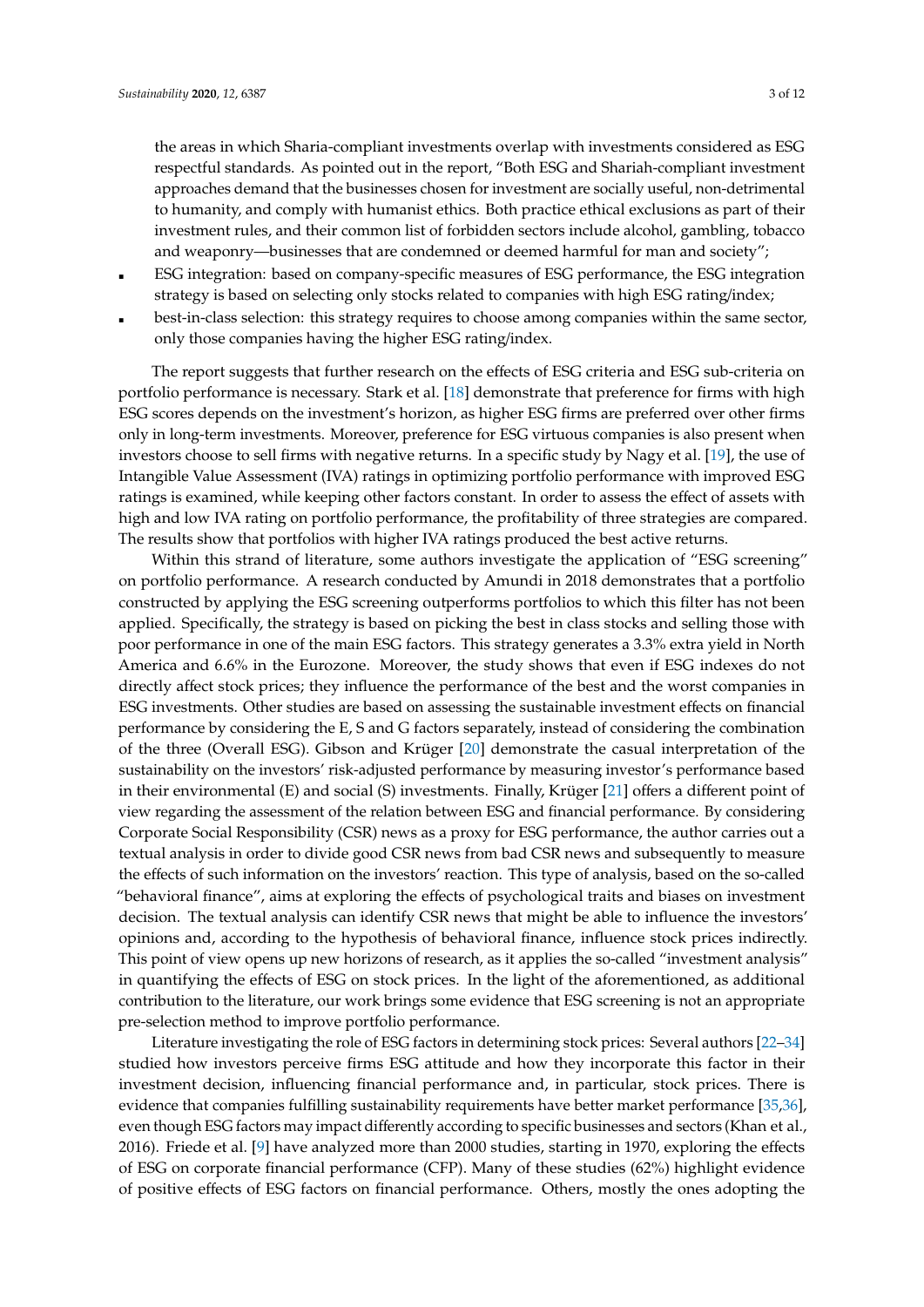portfolio theory approach, point out only a neutral relation between ESG and CFP, even though these results are overlaid with systematic and idiosyncratic risks. The authors also highlight that the ESG index effects on CFP vary among asset classes and countries, showing that in emerging markets, ESG strategies outperform other investment opportunities. Krüger [\[21\]](#page-10-12) demonstrates that investors respond differently to adverse Corporate Social Responsibility (CSR) events with respect to positive news: this response is weakly negative for positive CSR events, and it is strongly negative to adverse events. The author shows that CSR news, carrying important legal and economic information, has the greatest impact on the investors' reaction. A second issue investigated by Krüger is related to the "reverse causality" between ESG and financial performance. As a matter of fact, according to Krüger, the effects of ESG investments can be measured in the short-run and in the long-run. In the latter scenario, it is hard to define whether companies are "doing well" in terms of ESG performance because of their successful financial performance, or vice versa. According to Hong et al. [\[37\]](#page-11-3) the more profitable companies, in terms of ESG standards, are the ones subject to softer financial constraints.

In the last few years literature have focused on a more specific perspective: the relation between ESG factors and stock prices. Giese G. and Nagy Z. [\[29\]](#page-10-14) built a financial model according to which the value of a company is a function, among other factors, of the ESG scores and considers a time lag between changes in ESG scores and their impact on the assessments. Their work highlights that stock markets react more sensitively to ESG information for companies that do not have extreme ESG scores, i.e., neither very low nor very high, and that stock markets show a stronger reaction to improvements in ESG, rather than to drops in ESG performance. They also highlighted that the change in ESG characteristics shows a greater correlation with share prices, over a one-year time horizon, than in shorter or longer periods. Cui B. and Docherty P. [\[38\]](#page-11-4) examine stock returns around ESG news announcements by using the event study methodology and calculate the cumulative abnormal return (CAR) to 21 trading days around for each news release. They found evidence that the market overreacts to ESG news; this could have some adverse implications in terms of market efficiency and investors behavior.

In the light of the aforementioned, in our work, in order to make an additional contribution to the literature, we analyze the direct relationship between equity yield and the variability of the ESG factor for an equity index of international relevance. In particular, through a panel analysis, we measure whether, and to what extent, ESG information is embedded in share returns, reducing the effects of omitted variables.

Literature investigating the role of ESG index in incorporating ESG information: ESG indexes are undoubtedly necessary to carry out research exploring the contribution of the ESG factors on both investments/portfolio performance and stock prices. Most of the cited studies [\[39](#page-11-5)[–41\]](#page-11-6) have relied, for their analysis, on ESG indexes. Nevertheless, scholars are aware that the ESG indexes market is still at an early stage, this resulting in possible misleading results of the carried researches. Dorfleitner et al. [\[42\]](#page-11-7) contributed evidence regarding a lack of convergence of ESG measurement conception, while Escrig-Olmedo et al. [\[43\]](#page-11-8) state that ESG indexes do not fully incorporate sustainability principles in their methodology. Krüger [\[21\]](#page-10-12) identifies a "measurement error" due to the qualitative nature of ESG standards: each ESG rating provider has its own method to evaluate ESG performance, leading to a meaningful divergence among different ESG ratings related to the same company. Berg et al. [\[12\]](#page-10-5) point out that the divergence in ESG ratings depends on the use of different parameters while evaluating ESG performance: agencies refer to different ESG categories, use a different method to assess such categories and give different importance to each of them. Therefore, on one hand, ESG rating agencies contribute to reduce information asymmetry, but on the other hand, ESG ratings valuation might be misled by different kinds of assessment standards. In spite of this scenario, investors have been proven to be able to exploit information coming from these ratings in evaluating stock prices, thanks to the increasing number of information on the company ESG profile and the use of other indexes, such as the eco-efficiency metric [\[44\]](#page-11-9). This metric is used in order to assess the ability of a company of maximizing returns without negative impact on the environment. In the light of the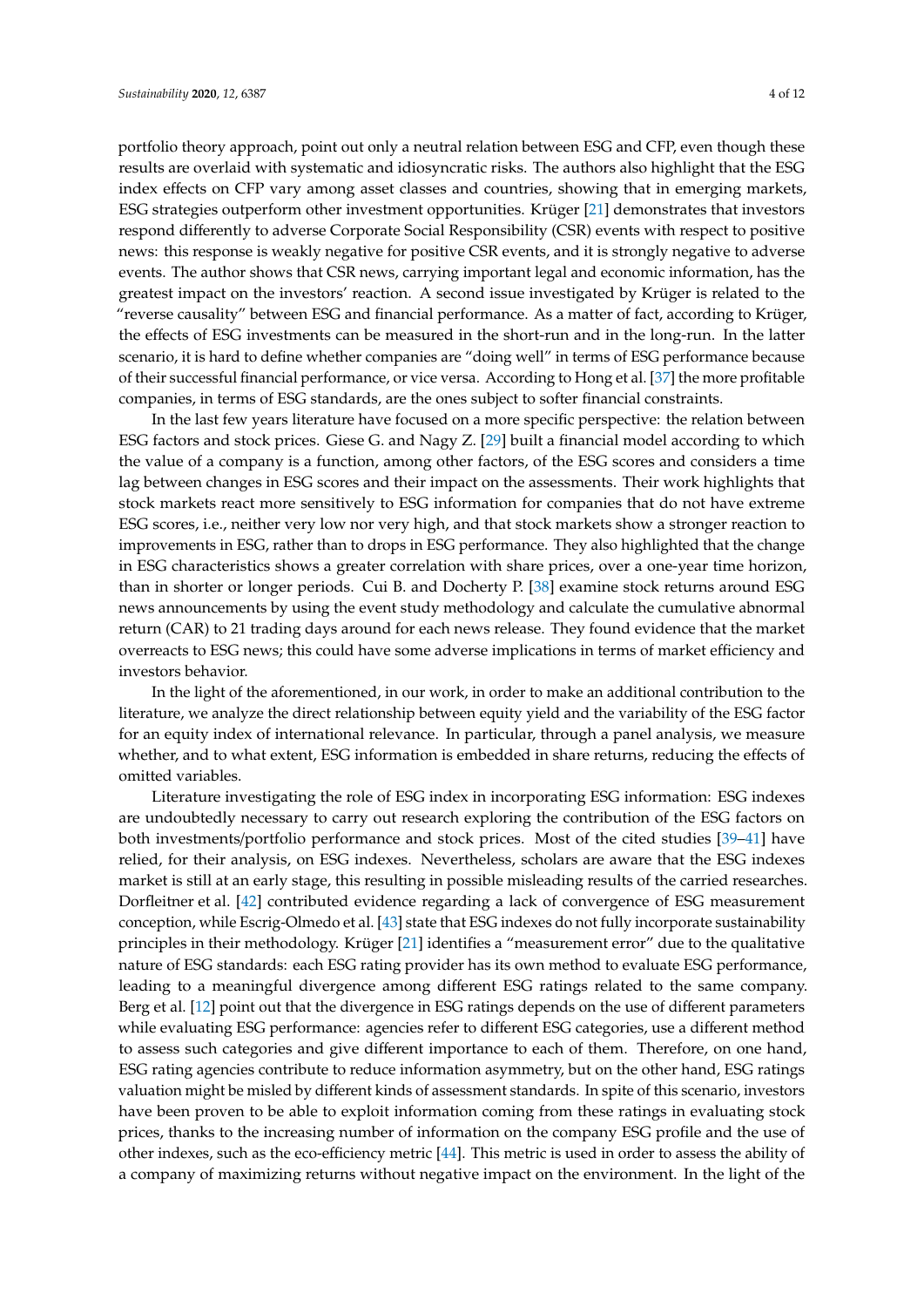aforementioned, in order to make an additional contribution to the literature, as well as that contributed by other authors [\[45](#page-11-10)[–48\]](#page-11-11), in our work we consider an "ESG Overall" index, constructed by combining several ESG indicators (i.e., ratings, scorings and opinions) from different providers. In this way, unlike other studies, we are able to smooth the divergence among the different indexes and, counting for more data points, to measure the impact of ESG factors on stock returns on a monthly base.

## **3. Research Design**

## *3.1. Method*

The aim of this paper is to investigate the effect of ESG indexes on stock returns. For our purpose, we select a sample of 46 public firms (listed on the Eurostoxx50), calculating monthly stock returns and ESG indexes, for the 2010–2018 timespan. Consequently, the dataset contains 105 monthly data points, from April 2010 to December 2018. Stock prices have been extracted by Bloomberg, while as ESG index we assumed the "ESG Overall" index taken from the data provided by CSRHub.

Our analysis is based on a two-step methodology: a panel analysis and multiple linear regression.

- 1. The panel data analysis is performed in order to evaluate the general effects of ESG index variations on companies' returns. In particular, the purpose of this panel is to identify a causal relationship between returns and the ESG index. Consequently, the model was not optimized for predictive purposes, not including the set of exogenous variables specific to each company.
- 2. Given the results from the previous analysis, a multiple regression for each company in the sample is run. The aim is to assess how the ESG sub-indexes (E, S and G) affect returns for each company.

#### *3.2. Data Source*

In order to investigate the effects of ESG information on stock returns, the "ESG Overall" index data are taken from the data provided by CSRHub. CSRHub is a B Corporation that provides access to ESG ratings of over 17,268+ companies from 134 industries in 141 countries. The "ESG Overall index" is composed of four components, which may be gathered to the three ESG factors, namely: The Social factor (the combination of Community and Employees components for CSRHub), Environmental, and Governance. In order to rate companies, this data provider aggregates information coming from several other data providers. Subsequently, these data are normalized by the data provider in order to express the index in a scale from 0 to 100. The normalization is necessary as the data sources usually use a non-homogeneous way of expressing rankings of companies' performance. For instance, some measures might be expressed as "+" if positive and as "-" if negative, whereas other judgements can be expressed in letters. After the normalization, data for each factor are put together with a big data algorithm, and eventually the "ESG Overall" index is determined as the union of the mentioned factors. As described by CRSHub on its website, each factor is divided into four sub-indicators:

## 1. Community:

- Development & Philanthropy Community: regards commitment to the local, national and global community in which the company operates. It also covers the relationships between the community itself and the company, its attention to public well-being and its commitment to reducing the impact on the environment in terms of corporate infrastructure;
- Human Rights & Supply Chain: reflects the social commitment of the company (such as voluntary work, etc.), respect for human rights and for work integrity through, for example, respect for the worker, support for freedom of association and exclusion of child or forced labor;
- Product: measures the social and environmental impact of the products and services offered under different aspects, including their design, their management and their development. It also reflects the contribution to the search for new sustainable technologies and the supply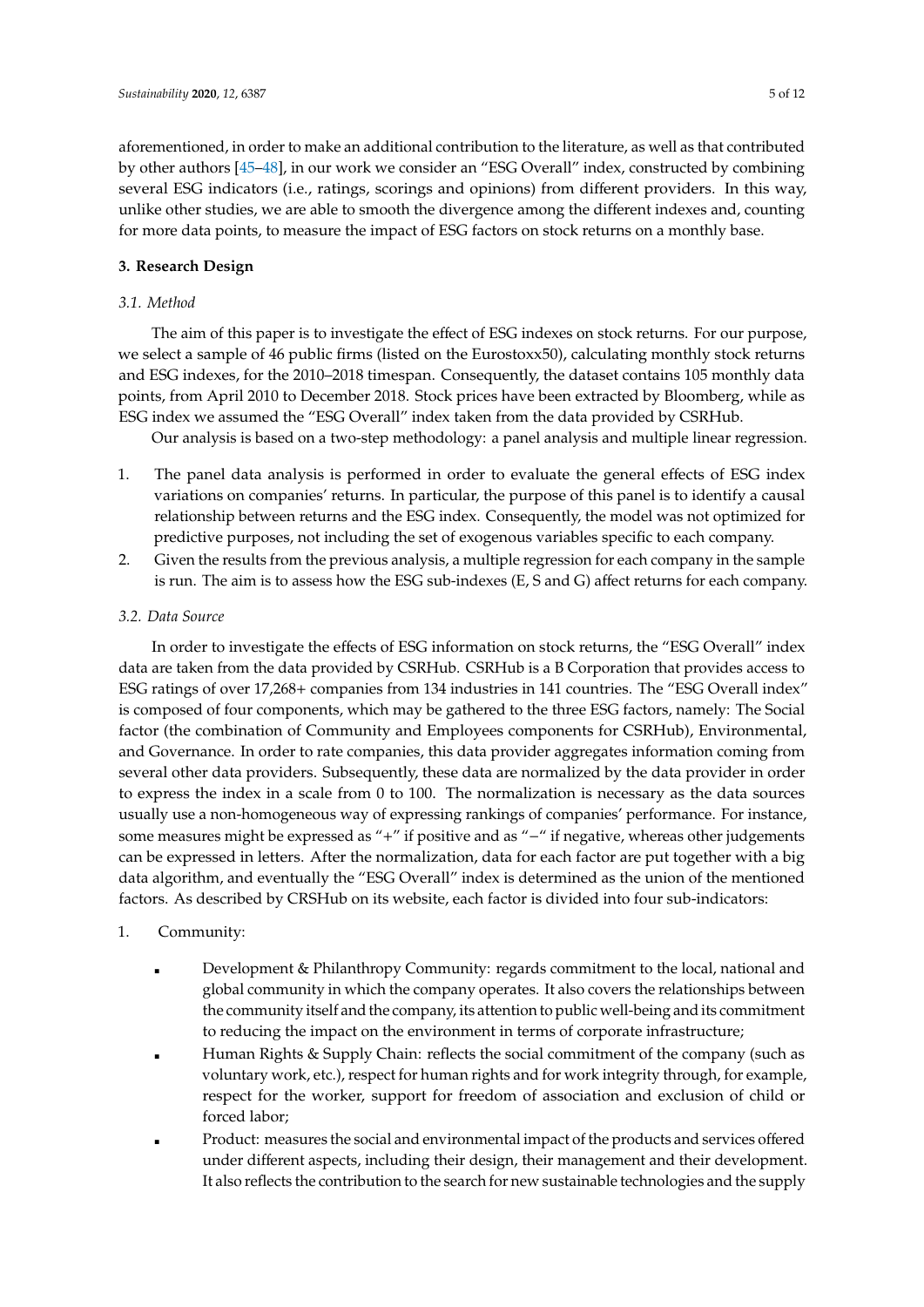of socially useful goods or services that improve the general well-being of consumers. These aspects also extend to the correctness of sales practices and product safety and quality;

- 2. Employees:
	- Compensation and Benefits: regards the ability to establish solid working relationships with employees through the adequacy of their compensation and of their benefits. The latter are aimed at improving the working environment in the medium-long term and at improving the morale of the workers;
	- Diversity and Labor Rights: includes compliance with non-discriminatory policies and practices towards employees and the creation of a respectful environment that is open to diversity;
	- Training, Health and Safety: measures the company's effectiveness in providing a healthy and safe workplace. It includes the quality of work policies and programs that encourage the personal development of workers, even outside the company;
- 3. Environment:
	- Energy and Climate Change: indicates the company's effectiveness in contributing positively to the mitigation of climate change through targeted policies and strategies, including the development of new sustainable technologies and the reduction of consumption and emissions that are harmful to the environment;
	- Environment Policy and Reporting: reflects the quality of company policies which aim to reduce environmental impacts, specifically in terms of reporting and compliance;
	- Resource Management: regards the efficiency of the use of resources in the production process and the commitment to reduce waste of useful resources and minimize their use;
- 4. Governance:
	- Board: measures the effectiveness of the company in following the best practices in the principles of corporate governance related to the composition of the board of directors and the independent decision-making process;
	- Leadership Ethics: reflects the quality of relationship management with different stakeholders and the commitment and effectiveness of integrating the surrounding environment with the company's core business;
	- Transparency and Reporting: regards transparency of corporate policies aligned with sustainability objectives towards stakeholders, specifically through the drafting of reports, compiled according to public standards such as, for example, Global Reporting Initiative or Accountability.

# *3.3. Data Analysis*

Panel data analysis:

This analysis aims at assessing whether the effects of the "ESG Overall" index on stock return varies across companies.

The panel consists of 46 companies which belong to the Eurostoxx50 index; 4 companies have been excluded due to the lack of data in the time interval chosen for the analysis. The monthly observations start in May 2010 and end in December 2018. For this reason, we could not include GDP as a control variable, as well as we could not make use of interpolation techniques, or other techniques, to derive the monthly data. The panel is balanced, i.e., the time series are complete. The random effects model is:

$$
Return_{it} = \alpha_i + \beta_1 \Delta OVERALL + \beta_6 \Delta EURIBOR + \beta_7 \Delta UNP + \beta_8 \Delta DIVIDEND YIED + \varepsilon_{it}
$$
 (1)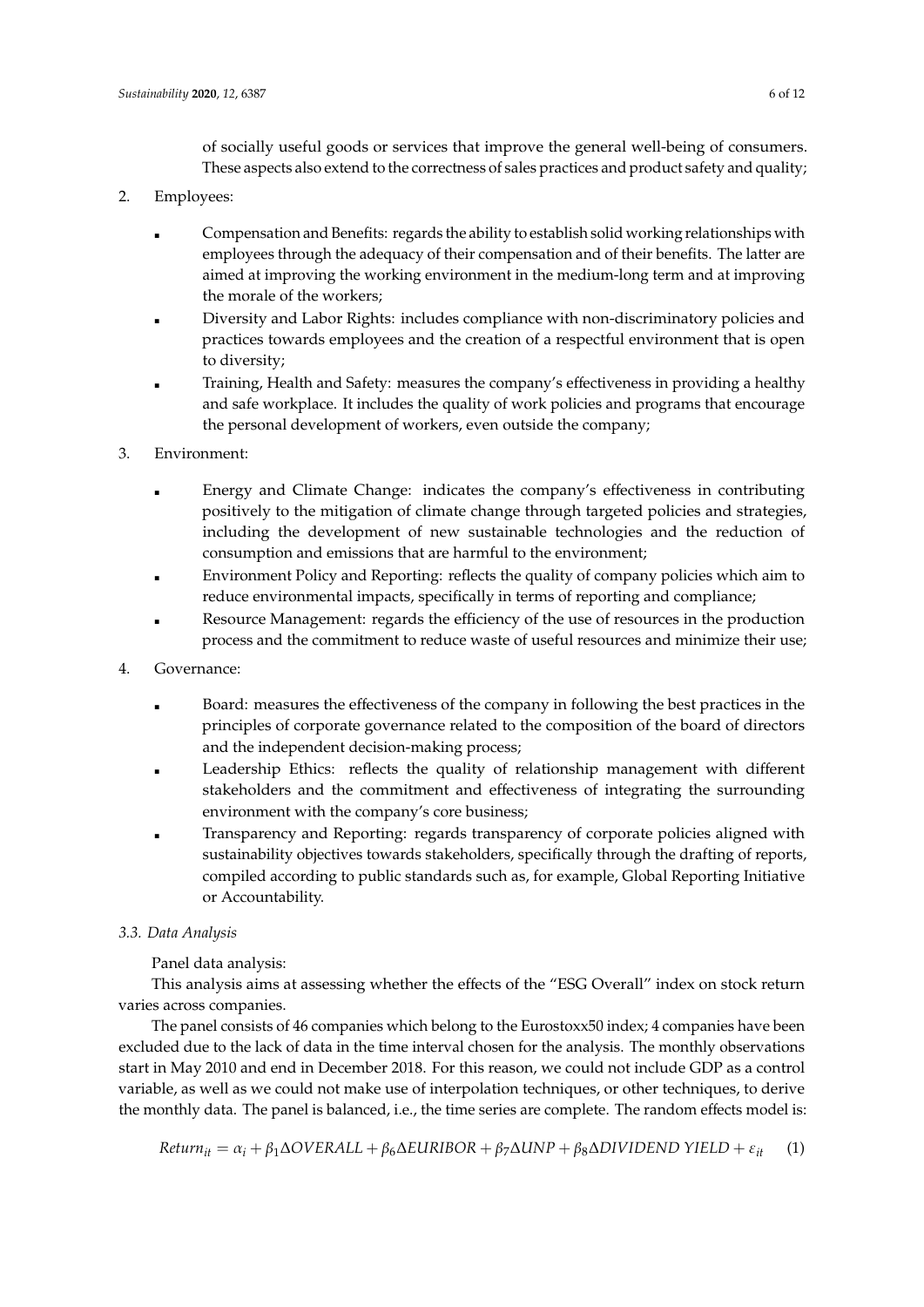and the fixed effects model is:

$$
Return_{it} = \beta_1 \Delta OVERALL + \beta_6 \Delta EURIBOR + \beta_7 \Delta UNP + \beta_8 \Delta DIVIDEND YIED + \varepsilon_{it}
$$
 (2)

where:

- $\Delta$ OVERALL = variations of the ESG overall index;
- ∆EURIBOR = changes in the Euribor rate, which is a macro variable;
- $\Delta$ UNP = changes in the unemployment rate, which is a macro variable;
- ∆DIVIDEND YIELD = growth rate of the dividend/share indicator of the Eurostoxx50 index.

The sub-indexes have not been included in order to avoid multicollinearity among regressors. The endogenous variable is represented by the returns of individual stocks belonging to Eurostoxx50.

In Table [1,](#page-6-0) results from both the models are presented.

<span id="page-6-0"></span>

|                                                                                  | Intercept |                 | <b>OVER</b> |                 | <b>EUR</b> |                 | <b>UNP</b> |                 | DIV      |                             | Adj $\mathbb{R}^2$ |
|----------------------------------------------------------------------------------|-----------|-----------------|-------------|-----------------|------------|-----------------|------------|-----------------|----------|-----------------------------|--------------------|
| Model                                                                            | Value     | <i>v</i> -Value | Value       | <i>v</i> -Value | Value      | <i>v</i> -Value | Value      | <i>p</i> -Value | Value    | <i>v</i> -Value             | Value              |
| <b>FIXED</b><br><b>EFFECT</b>                                                    |           |                 | 0.180       | $0.005**$       | $-0.010$   | $0.000$ ***     | $-0.010$   | $0.000$ ***     | $-1.890$ | $\leq 2.20 \times 10^{-16}$ | 0.010              |
| <b>RANDOM</b><br><b>EFFECT</b>                                                   | 0.010     | $0.000$ ***     | 0.100       | $0.049*$        | $-0.010$   | $0.000$ ***     | $-0.010$   | $0.000$ ***     | $-1.890$ | $\leq 2.20 \times 10^{-16}$ | 0.020              |
| * <i>p</i> -value < 0.05; ** <i>p</i> -value < 0.01; *** <i>p</i> -value < 0.00. |           |                 |             |                 |            |                 |            |                 |          |                             |                    |

**Table 1.** Panel data analysis results.

The Hausman test was run to decide whether to use fixed effects or random effects. The test showed that the models produce non statistically diverse results. In particular, the Hausman test produces a chi squared of 052 with 8 degrees of freedom and a *p*-value of 0.9998 (the alternative hypothesis is that one model is inconsistent). The fixed effects model measures whether, in general, the Overall variable affect returns. The control variables coefficients, as well as the Overall coefficients, are statistically significant. This means that the panel has detected a causal and statistically significant effect between the ESG index and returns. This result is valid regardless of the adjusted R squared value. As a matter of fact, there is a difference between the statistical significance of the coefficient (measured by the p-value associated with the coefficient of the regressors) and the variable's ability to explain the variance of the returns (measured by the adjusted R-square). A low adjusted R squared and a significant coefficient (as in our case, 1% for Fixed effect and 2% for Random Effect) means that the "Overall" alone is not able to model the returns, but it can be used, combined with other variables, in more complex models. Subsequently, we tested the variable effects (or random) model. This model, in which the intercept is also considered as a random variable, allows us to assess whether the effects of the "ESG Overall" index varies across companies. In this case, the Overall index, the control variables and the intercept are statistically significant. This confirms that the effect of the Overall variable differs from company to company. In order to verify for which companies, the effect of the Overall index (and, in particular, of its sub-indices) is stronger, a multiple linear regression for each individual company is run.

Multiple linear regression:

This analysis consists of running, for all 46 companies, a regression in which quarterly stock returns are the dependent variable and the regressors are represented by the returns' lagged value, in order to satisfy the Ordinary Least Squares (OLS) hypothesis of uncorrelated errors, and the variations of the four factors. Therefore, the time series are stationary. The preliminary model is:

$$
Return_t = \alpha + \beta_1 \Delta GOV_t + \beta_2 \Delta COM_t + \beta_3 \Delta EMP_t + \beta_4 \Delta ENV_t + \beta_5 Return_{t-n} + \beta_6 \Delta EUR_t + \beta_7 \Delta INF_t + \beta_8 \Delta UNP_t + \varepsilon_t
$$
\n(3)

where: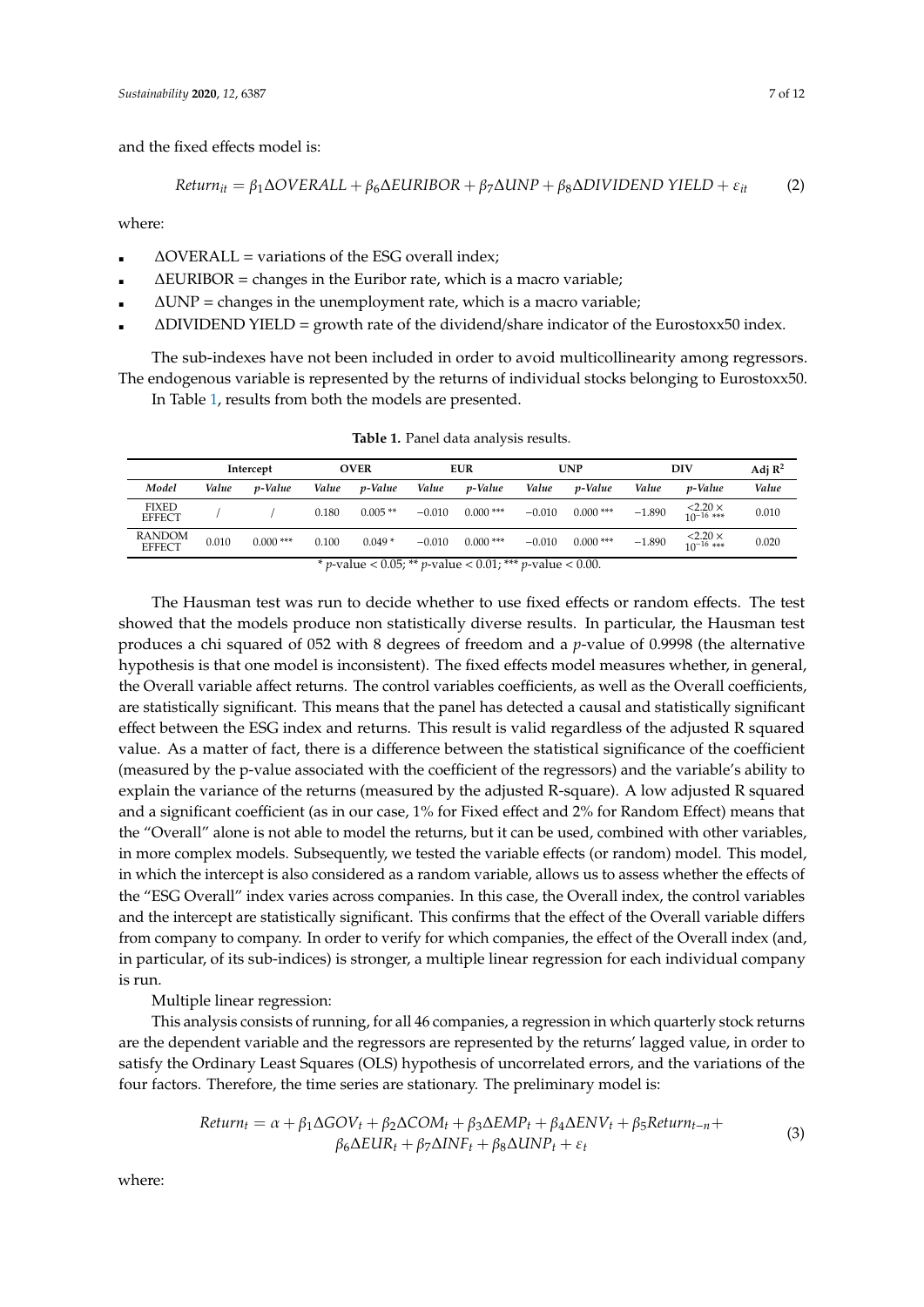- ∆GOV = changes in the Governance synthetic sub-index
- ∆COM = variations of the Community synthetic sub-index
- ∆EMP = variations of the synthetic sub-index Employees
- ∆ENV = changes of the synthetic sub-index Environment
- **Return**<sub>t−n</sub> = lagged value
- ∆EUR = changes in the Euribor rate, which is a macro variable
- ∆**INF<sup>t</sup>** = inflation rate, which is a macro variable
- $\Delta$ UNP = changes in the unemployment rate which is a macro variable

However, macroeconomic variables have not been included as they resulted in not significantly affecting stock returns. Consequently, the more parsimonious, and final model, is:

$$
Return_t = \alpha + \beta_1 \Delta GOV_t + \beta_2 \Delta COM_t + \beta_3 \Delta EMP_t + \beta_4 \Delta ENV_t + \beta_5 Return_{t-n} + \varepsilon_t
$$
\n(4)

In order to avoid multicollinearity, for each company, the covariance matrix of the independent variables is computed. Subsequently, for every regression, the highly correlated variables are excluded. In order to assess whether the lagged values of factor variation better fit the returns at time the Granger causality test is run for lags from 1 to 12 (which is a 1-year lagged value) of the four factors. Differently from the first type of regression, we chose to consider quarterly, instead of monthly, returns, since the four factors are more frequently updated on a quarterly basis instead of a monthly basis. Moreover, in order to assess the correct specification of the model, the Durbin–Watson test is run. This test investigates the presence of autocorrelation among the residuals of a regression model. The alternative hypothesis is that if autocorrelation is greater than zero, the model is not correctly specified and the coefficients from the regression might be biased. The Durbin–Watson test confirms that the model is correctly specified for all 46 companies, as it confirms the absence of serial correlation among errors. Moreover, for all these companies, the lagged returns are considered one at time *t* − 1. By running the regression on all the 46 companies, the ESG factors are significant only for 7 companies, which show different patterns for Social and Governance factors, in addition to the Environmental one (Table [2\)](#page-8-0).

The "Social factor" (combination of Employees and Community components) is significantly correlated with stock return for five out of seven companies, while the "Governance factor" is significantly and positively correlated with stock return for two out of seven firms.

In particular (Table [3\)](#page-9-4), Banco Bilbao and Volkswagen AG are positively correlated with Governance, and Engie is positively correlated with Social via "Community". Sanofi and Total Petrochemicals are negatively correlated with Social via Employees, while Iberdrola SA and Vinci SA are negatively correlated with Social via Community. In other words, the performance of individual shares is positive or negative, but significantly correlated to specific ESG factors.

Finally, for each company, the Granger causality test was run on all the 46 companies. This test determines whether lagged values of a stationary time series affect present values of another stationary time series. As a matter of fact, it is reasonable that quarterly returns might be influenced by past values of the "ESG Overall" index up to the fourth lag (i.e., up to one year). However, the Granger causality test does not detect any kind of relation among factors' lagged values and returns for none of the 46 companies.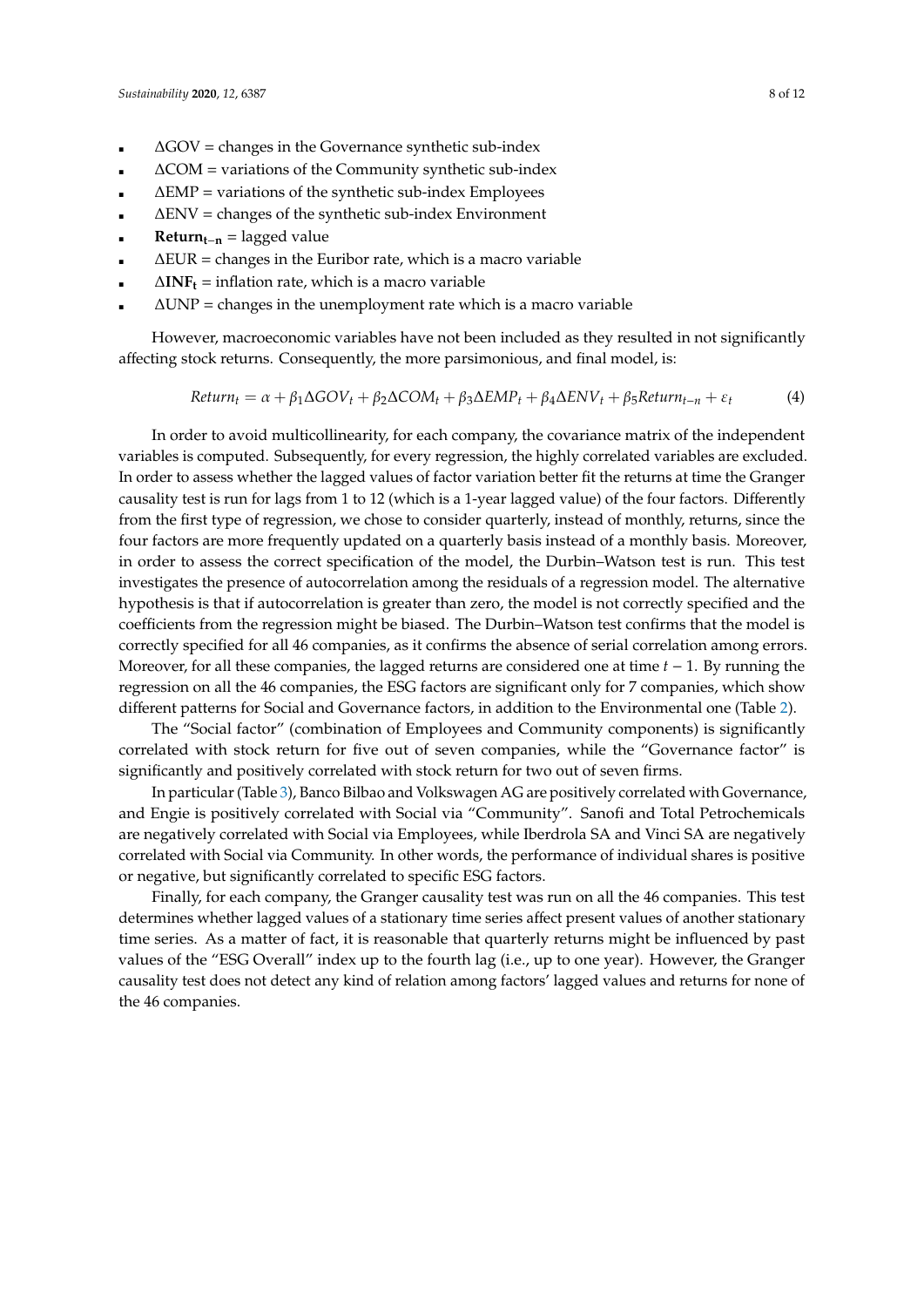<span id="page-8-0"></span>

|                                       | Intercept |            | Lagged Return |                 | GOV      |                                          | <b>SOCIAL FACTOR</b> |                 |               |           | <b>ENV</b> |         | Adj $\mathbb{R}^2$ |       | <b>DW Test</b> |
|---------------------------------------|-----------|------------|---------------|-----------------|----------|------------------------------------------|----------------------|-----------------|---------------|-----------|------------|---------|--------------------|-------|----------------|
|                                       |           |            |               |                 |          | <b>COM</b>                               |                      | <b>EMP</b>      |               |           |            |         |                    |       |                |
| Company Name                          | Value     | p-Value    | Value         | <i>v</i> -Value | Value    | p-Value                                  | Value                | <i>p</i> -Value | Value         | p-Value   | Value      | p-Value | Value              | Value | p-Value        |
| BANCO BILBAO S.A.                     | 0.000     | 0.650      | 0.620         | $0.000$ ***     | 1.120    | $0.030**$                                |                      |                 | 0.000         | 0.870     |            |         | 0.330              | 2.550 | 0.950          |
| <b>ENGIE</b>                          | 0.000     | 0.778      | 0.430         | $0.000$ ***     | 0.390    | 0.260                                    | 0.540                | $0.010**$       | 0.220         | 0.390     | 0.090      | 0.810   | 0.330              | 2.280 | 0.810          |
| <b>IBERDROLA S.A.</b>                 | 0.000     | 0.334      | 0.690         | $0.000$ ***     | 0.400    | 0.170                                    | $-0.600$             | $0.010**$       | $-0.020$      | 0.940     |            |         | 0.490              | 1.950 | 0.460          |
| <b>SANOFI</b>                         | 0.000     | 0.577      | 0.430         | $0.010**$       | $-0.040$ | 0.900                                    |                      |                 | $-0.740$      | $0.030**$ | 0.040      | 0.890   | 0.310              | 2.350 | 0.880          |
| <b>TOTAL</b><br><b>PETROCHEMICALS</b> | 0.000     | $0.001$ ** | 0.190         | 0.160           | 0.490    | 0.070                                    |                      |                 | $-0.600$      | $0.010**$ |            |         | 0.280              | 2.550 | 0.960          |
| VINCI S.A.                            | 0.000     | 0.410      | 0.520         | $0.000$ ***     | $-0.200$ | 0.620                                    | $-0.650$             | $0.040**$       | 0.090         | 0.710     | 0.700      | 0.060   | 0.520              | 1.800 | 0.310          |
| <b>VOLKSWAGEN AG</b>                  | 0.000     | 0.307      | 0.480         | $0.000$ ***     | 1.110    | $0.030**$<br>$\sim$ $\sim$ $\sim$ $\sim$ | $-0.570$<br>0.04.04  | 0.180           | 0.300<br>0.02 | 0.580     |            |         | 0.520              | 2.320 | 0.870          |

**Table 2.** Regression results for multiple regression with returns (significant for *p*-value < 0.05).

\* *p*-value < 0.05; \*\* *p*-value < 0.01; \*\*\* *p*-value < 0.001.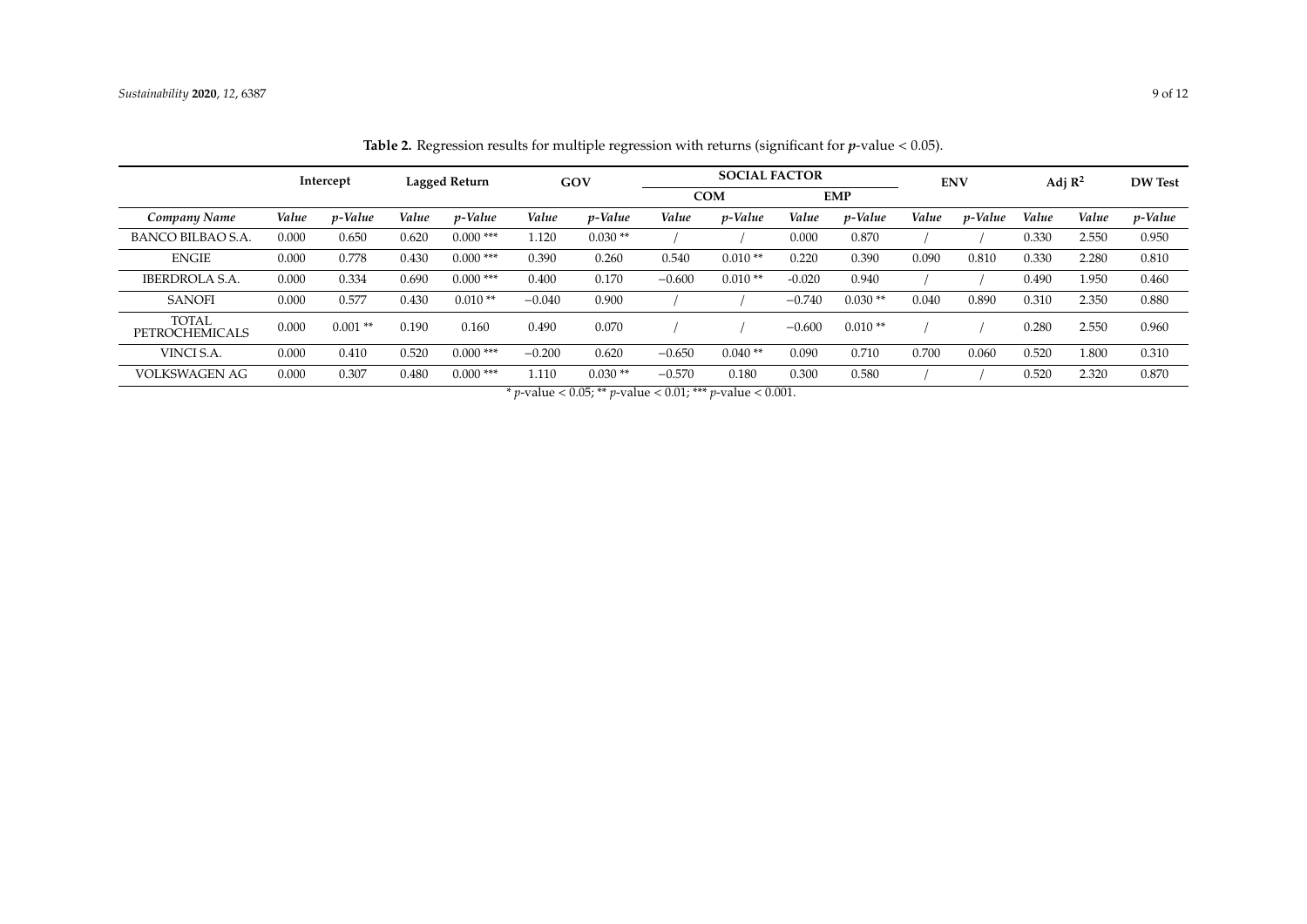<span id="page-9-4"></span>

| <b>SOCIAL</b>    | <b>GOVERNANCE</b>           |                      |  |  |  |
|------------------|-----------------------------|----------------------|--|--|--|
| <b>COMMUNITY</b> | <b>EMPLOYEES</b>            |                      |  |  |  |
| <b>ENGIE</b>     | <b>SANOFI</b>               | BANCO BILBAO S.A.    |  |  |  |
| IBERDROLA S.A.   | <b>TOTAL PETROCHEMICALS</b> | <b>VOLKSWAGEN AG</b> |  |  |  |
| VINCI S.A.       |                             |                      |  |  |  |

**Table 3.** Significant factors by companies.

## **4. Empirical Findings**

Our analysis shows that the linear correlation between the ESG Index and stock returns, at least for the observed market, is still very weak or absent, highlighting that the volatility of returns is still to be found in other factors, or is attributable to a nonlinear relation between the two variables. However, the panel data analysis demonstrates that the "ESG Overall index" has, in general, a statistically significant and positive impact, on returns. Moreover, the random effects model shows that the impact of the "ESG Overall" index varies among companies. The regression analysis points out that, for 7 companies out of the 46 included in our sample, there is a significant correlation between the variations of the "ESG Overall" factors and stock returns. This means that, for some companies, investing in ESG led to higher returns. This result can be attributed to the active role of these companies in the ESG investments field and to the sector they belong to. Moreover, those companies operate in sectors in which ESG investments have a significant relevance on company profitability, such as the energy and utilities sectors. This might explain the presence of a linear relation between the variables. Finally, the Granger causality test shows that, for our sample, the lagged values of the four factors do not affect future returns.

#### **5. Conclusions and Discussion**

The paper shows that the ESG factors affect returns; the selected "ESG Overall" index contributes only to a very small extent when modeling returns. The statistical analysis highlights that the effect of the Index varies from company to company. This means that, at this stage, investing in ESG and communicating ESG strategies positively impacted on return only for few firms, mostly operating in specific sectors like energy and utilities. This research highlights at least two future lines of investigation. Firstly, further tests need to be conducted on other markets to identify the existence of the correlation between the ESG index and shares profitability. Secondly, it will be interesting to monitor if the contribution of the ESG factor on firms' performances will increase, compared to traditional financial variables.

**Author Contributions:** The Authors contributed equally to this research work. All authors have read and agreed to the published version of the manuscript.

**Funding:** This research was funded by Italian Ministry of Education, Universities and Research (MIUR), Project "An Italian platform for impact finance: financial models for social inclusion and sustainable welfare", Project Code: SIF16\_00055.

**Conflicts of Interest:** The authors declare no conflict of interest.

#### **References**

- <span id="page-9-0"></span>1. Martin, M. Making Impact Investible, Impact Economy. *Work. Pap.* **2013**, *4*, 30–32.
- <span id="page-9-1"></span>2. OECD. *Social Impact Investments: The Impact Imperative for Susitainable Development*; OECD Publishing: Paris, France, 2019.
- <span id="page-9-2"></span>3. La Torre, M.; Trotta, A.; Chiappini, H.; Rizzello, A. Business Models for Sustainability: The Case of Study of Social Impact Bonds. *Sustainability* **2019**, *11*, 1887. [\[CrossRef\]](http://dx.doi.org/10.3390/su11071887)
- <span id="page-9-3"></span>4. A Group of the ESRB Advisory Scientific Committee. *Too Late, Too Sudden: Transition to a Low-Carbon Economy and Systemic Risk*; European Systemic Risk Board: Frankfurt, Germany, 2016.
- 5. European Central Bank (ECB). Financial Stability Review, European Central Bank. Available online: [https:](https://www.ecb.europa.eu/pub/pdf/fsr/ecb.fsr202005~{}1b75555f66.en.pdf) //www.ecb.europa.eu/pub/pdf/fsr/[ecb.fsr202005~{}1b75555f66.en.pdf](https://www.ecb.europa.eu/pub/pdf/fsr/ecb.fsr202005~{}1b75555f66.en.pdf) (accessed on 15 May 2019).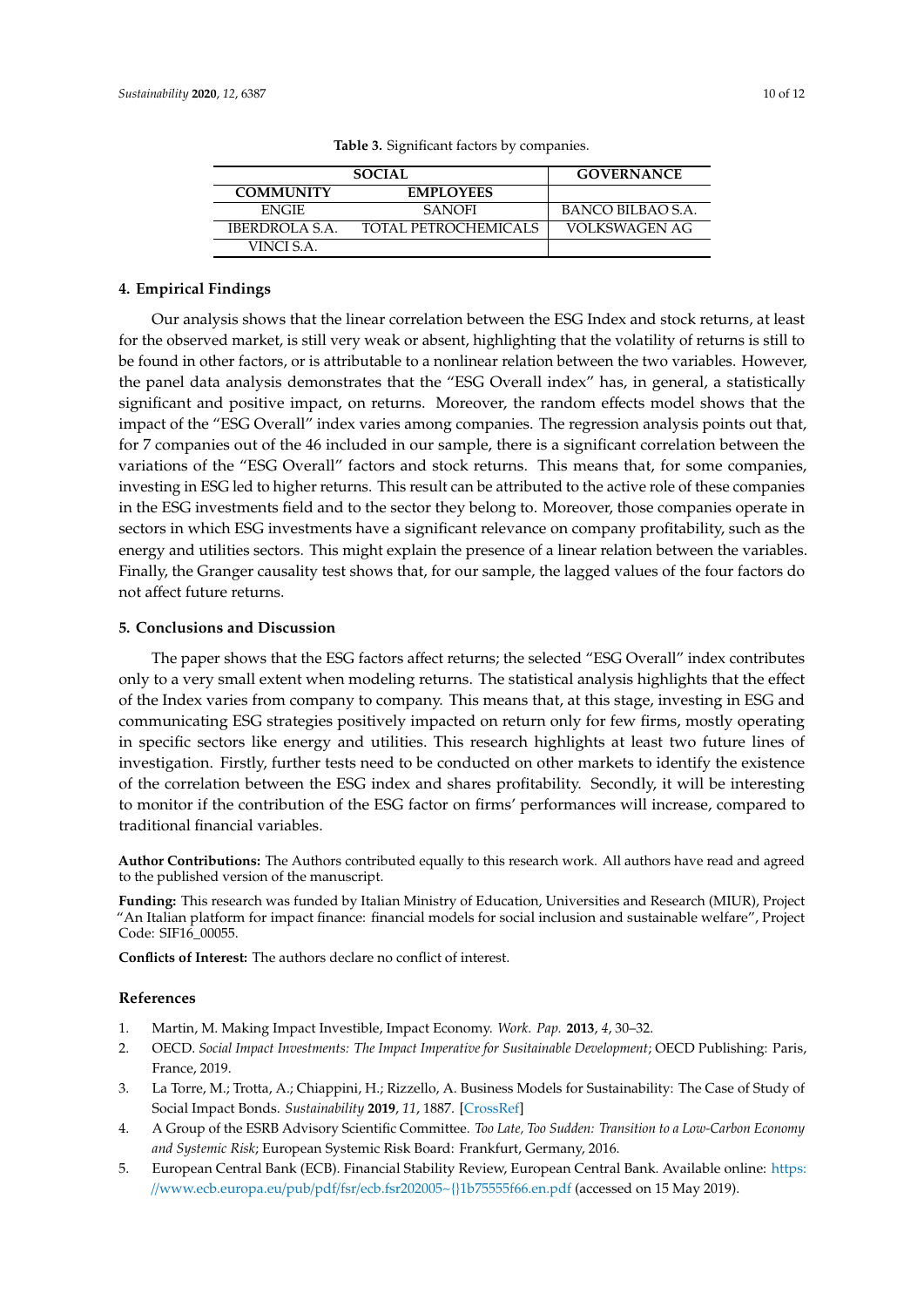- 6. Bank of England. Enhancing Banks' and Insurers' Approaches to Managing the Financial Risks from Climate Change. Available online: https://[www.bankofengland.co.uk](https://www.bankofengland.co.uk/-/media/boe/files/prudential-regulation/supervisory-statement/2019/ss319.pdf?la=en&hash=7BA9824BAC5FB313F42C00889D4E3A6104881C44)/-/media/boe/files/prudential-regulation/super visory-statement/2019/ss319.pdf?la=en&hash=[7BA9824BAC5FB313F42C00889D4E3A6104881C44](https://www.bankofengland.co.uk/-/media/boe/files/prudential-regulation/supervisory-statement/2019/ss319.pdf?la=en&hash=7BA9824BAC5FB313F42C00889D4E3A6104881C44) (accessed on 15 April 2019).
- <span id="page-10-0"></span>7. European Commission (EC). Communication from the Commission to the European Parliament, the European Council, the Council, the European Central Bank, the European Economic and Social Committee and the Committee of the Regions. Available online: https://op.europa.eu/en/[publication-detail](https://op.europa.eu/en/publication-detail/-/publication/d1ec65a3-c289-11ea-b3a4-01aa75ed71a1/language-en)/-/publication/d1ec6 [5a3-c289-11ea-b3a4-01aa75ed71a1](https://op.europa.eu/en/publication-detail/-/publication/d1ec65a3-c289-11ea-b3a4-01aa75ed71a1/language-en)/language-en (accessed on 30 September 2018).
- <span id="page-10-1"></span>8. Tirole, J.; Bénabou, R. Individual and Corporate Social Responsibility. *FEEM Work. Pap.* **2010**, *23*, 1–19. [\[CrossRef\]](http://dx.doi.org/10.2139/ssrn.1573694)
- <span id="page-10-2"></span>9. Friede, G.; Busch, T.; Bassen, A. ESG and Financial Performance: Aggregated Evidence from More than 2000 Empirical Studies. *J. Sustain. Financ. Invest.* **2015**, *5*, 210–233. [\[CrossRef\]](http://dx.doi.org/10.1080/20430795.2015.1118917)
- <span id="page-10-3"></span>10. Amel-Zadeh, A.; Serafeim, G. Why and How Investors Use ESG Information: Evidence from a Global Survey. *Financ. Anal. J.* **2018**, *74*, 87–103. [\[CrossRef\]](http://dx.doi.org/10.2469/faj.v74.n3.2)
- <span id="page-10-4"></span>11. Chatterji, K.; Durand, R.; Levine, D.I.; Touboul, S. Do ratings of firms converge? Implications for managers, investors and strategy researchers. *Strateg. Manag. J.* **2016**, *8*, 37. [\[CrossRef\]](http://dx.doi.org/10.1002/smj.2407)
- <span id="page-10-5"></span>12. Berg, F.; Koelbel, J.F.; Rigobon, R. Aggregate Confusion: The Divergence of ESG Rating. *MIT Sloan Sch. Work. Pap.* **2019**, *19*, 5822. [\[CrossRef\]](http://dx.doi.org/10.2139/ssrn.3438533)
- <span id="page-10-6"></span>13. Brooks, C.; Oikonomou, I. The Effects of Environmental, Social and Governance Disclosures and Performance on Firm Value: A Review of the Literature in Accounting and Finance. *Br. Account Rev.* **2017**, *50*, 1–15. [\[CrossRef\]](http://dx.doi.org/10.1016/j.bar.2017.11.005)
- 14. Ciciretti, R.; Dalò, A.; Dam, L. The Contributions of Betas versus Characteristics to the ESG Premium. *CEIS Work. Pap.* **2019**, 413. [\[CrossRef\]](http://dx.doi.org/10.2139/ssrn.3010234)
- 15. Dorfleitner, G.; Utz, S.; Wimmer, M. Where and When Does It Pay to Be Good? A Global Long-Term. Available online: https://[ssrn.com](https://ssrn.com/abstract=2311281)/abstract=2311281 (accessed on 7 October 2013).
- <span id="page-10-7"></span>16. Hübel, B.; Scholz, H.; Webersinke, N. Performance of S&P 500 ESG Indices: The Impact of Weighting Methodologies and ESG Ratings. Available online: https://[ssrn.com](https://ssrn.com/abstract=3528309)/abstract=3528309 (accessed on 30 September 2019).
- <span id="page-10-8"></span>17. Glossner, S. The Price of Ignoring ESG Risks. Available online: https://[ssrn.com](https://ssrn.com/abstract=3004689)/abstract=3004689 (accessed on 18 May 2018).
- <span id="page-10-9"></span>18. Starks, L.T.; Venkat, P.; Zhu, Q. Corporate ESG Profiles and Investor Horizons. Available online: [https:](https://ssrn.com/abstract=3049943) //[ssrn.com](https://ssrn.com/abstract=3049943)/abstract=3049943 (accessed on 9 October 2017). [\[CrossRef\]](http://dx.doi.org/10.2139/ssrn.3049943)
- <span id="page-10-10"></span>19. Nagy, Z.; Cogan, D.; Sinnreich, D. Optimizing Environmental, Social and Governance Factors in Portfolio Construction: Analysis of Three ESG-Tilted Strategies. Available online: https://[ssrn.com](https://ssrn.com/abstract=2221524)/abstract=2221524 (accessed on 20 February 2013). [\[CrossRef\]](http://dx.doi.org/10.2139/ssrn.2221524)
- <span id="page-10-11"></span>20. Gibson, R.; Krueger, P. The Sustainability Footprint of Institutional Investors. *Paper* **2018**, 571. [\[CrossRef\]](http://dx.doi.org/10.2139/ssrn.2918926)
- <span id="page-10-12"></span>21. Krüger, P. Corporate goodness and shareholder wealth. *J. Financ. Econ.* **2015**, *115*, 304–329. [\[CrossRef\]](http://dx.doi.org/10.1016/j.jfineco.2014.09.008)
- <span id="page-10-13"></span>22. Alessandrini, F.; Jondeau, E. ESG Investing: From Sin Stocks to Smart Beta, Research Paper No. 19-16. Available online: https://[ssrn.com](https://ssrn.com/abstract=3357395)/abstract=3357395 (accessed on 21 March 2019). [\[CrossRef\]](http://dx.doi.org/10.2139/ssrn.3357395)
- 23. Cao, J.; Titman, S.; Zhan, X.; Zhang, W.E. ESG Preference, Institutional Trading, and Stock Return Patterns. Available online: https://[ssrn.com](https://ssrn.com/abstract=3353623)/abstract=3353623 (accessed on 31 March 2020). [\[CrossRef\]](http://dx.doi.org/10.2139/ssrn.3353623)
- 24. Chan, Y.; Hogan, K.; Schwaiger, K.; Ang, A. ESG in Factors. Available online: https://[ssrn.com](https://ssrn.com/abstract=3522354)/abstract=3522 [354](https://ssrn.com/abstract=3522354) (accessed on 19 January 2020). [\[CrossRef\]](http://dx.doi.org/10.2139/ssrn.3522354)
- 25. Erhardt, J. The Search for ESG Alpha by Means of Machine Learning—A Methodological Approach. Available online: https://[ssrn.com](https://ssrn.com/abstract=3514573)/abstract=3514573 (accessed on 6 January 2020). [\[CrossRef\]](http://dx.doi.org/10.2139/ssrn.3514573)
- 26. Evans, J.R.; Peiris, D. The Relationship between Environmental Social Governance Factors and Stock Returns. Available online: https://[ssrn.com](https://ssrn.com/abstract=1725077)/abstract=1725077 (accessed on 29 August 2010). [\[CrossRef\]](http://dx.doi.org/10.2139/ssrn.1725077)
- 27. Gary, S.N. Best Interests in the Long Term: Fiduciary Duties and ESG Integration. Available online: https://[ssrn.com](https://ssrn.com/abstract=3149856)/abstract=3149856 (accessed on 17 April 2019). [\[CrossRef\]](http://dx.doi.org/10.2139/ssrn.3149856)
- 28. Gary, S.N. Values and Value: University Endowments, Fiduciary Duties, and ESG Investing. Available online: https://[ssrn.com](https://ssrn.com/abstract=2656640)/abstract=2656640 (accessed on 1 February 2016). [\[CrossRef\]](http://dx.doi.org/10.2139/ssrn.2656640)
- <span id="page-10-14"></span>29. Giese, G.; Nagy, Z. How Markets price Esg? Have Changes in ESG Scores Affected Stock Prices? *MSCI* **2018**, 1–25.